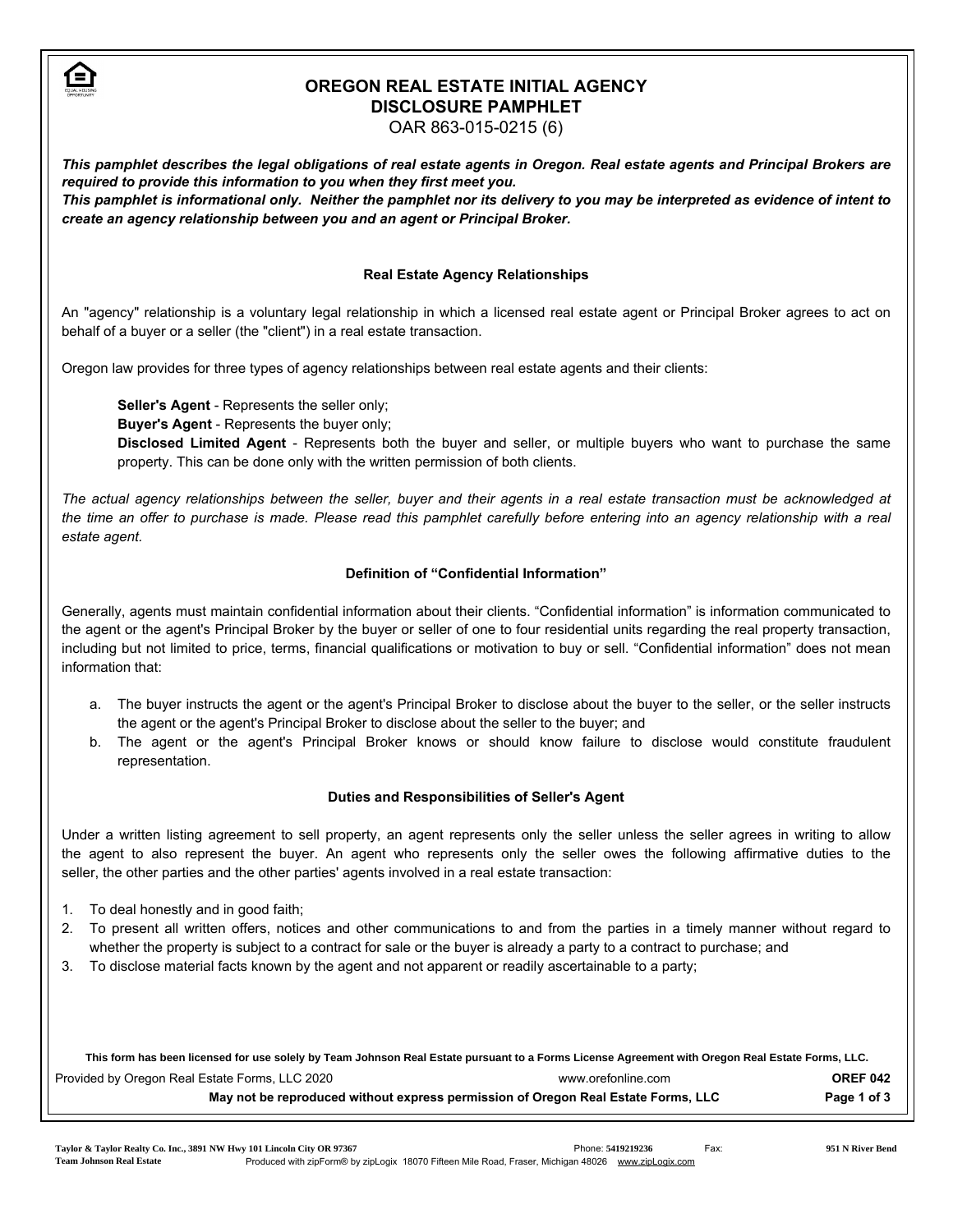

A Seller's Agent owes the seller the following affirmative duties;

- 1. To exercise reasonable care and diligence;
- 2. To account in a timely manner for money and property received from or on behalf of the seller;
- 3. To be loyal to the seller by not taking action that is adverse or detrimental to the seller's interest in a transaction;
- 4. To disclose in a timely manner to the seller any conflict of interest, existing or contemplated;
- 5. To advise the seller to seek expert advice on matters related to the transactions beyond the agent's expertise;
- 6. To maintain confidential information from or about the seller except under subpoena or court order, even after termination of the agency relationship; and
- 7. Unless agreed otherwise in writing, to make a continuous, good faith effort to find a buyer for the property, except a Seller's Agent is not required to seek additional offers to purchase the property while the property is subject to a contract for sale.

None of the above affirmative duties of an agent may be waived, except #7. The affirmative duty listed in #7 can only be waived by written agreement between seller and agent.

Under Oregon law, a Seller's Agent may show properties owned by another seller to a prospective buyer and may list competing properties for sale without breaching any affirmative duty to the seller.

Unless agreed to in writing, an agent has no duty to investigate matters outside the scope of the agent's expertise, including but not limited to investigation of the condition of property, the legal status of the title or the seller's past conformance with law.

#### Duties and Responsibilities of Buyer's Agent

An agent, other than the Seller's Agent, may agree to act as the Buyer's Agent only. The Buyer's Agent is not representing the seller, even if the Buyer's Agent is receiving compensation for services rendered, either in full or in part, from the seller or through the Seller's Agent.

An agent who represents only the buyer owes the following affirmative duties to the buyer, the other parties and the other parties' agents involved in a real estate transaction:

- 1. To deal honestly and in good faith;
- 2. To present all written offers, notices and other communications to and from the parties in a timely manner without regard to whether the property is subject to a contract for sale or the buyer is already a party to a contract to purchase; and
- 3. To disclose material facts known by the agent and not apparent or readily ascertainable to a party.

A Buyer's Agent owes the buyer the following affirmative duties:

- 1. To exercise reasonable care and diligence;
- 2. To account in a timely manner for money and property received from or on behalf of the buyer;
- 3. To be loyal to the buyer by not taking action that is adverse or detrimental to the buyer's interest in a transaction;
- 4. To disclose in a timely manner to the buyer any conflict of interest, existing or contemplated;
- 5. To advise the buyer to seek expert advice on matters related to the transaction beyond the agent's expertise;
- 6. To maintain confidential information from or about the buyer except under subpoena or court order, even after termination of the agency relationship; and
- 7. Unless agreed otherwise in writing, to make a continuous, good faith effort to find property for the buyer, except a buyer's agent is not required to seek additional properties for the buyer while the buyer is subject to a contract for purchase.

None of these affirmative duties of an agent may be waived, except #7. The affirmative duty listed in #7 can only be waived by written agreement between buyer and agent.

Provided by Oregon Real Estate Forms, LLC 2020 **WAREF 042** www.orefonline.com **OREF 042** May not be reproduced without express permission of Oregon Real Estate Forms, LLC Page 2 of 3 **This form has been licensed for use solely by Team Johnson Real Estate pursuant to a Forms License Agreement with Oregon Real Estate Forms, LLC.**